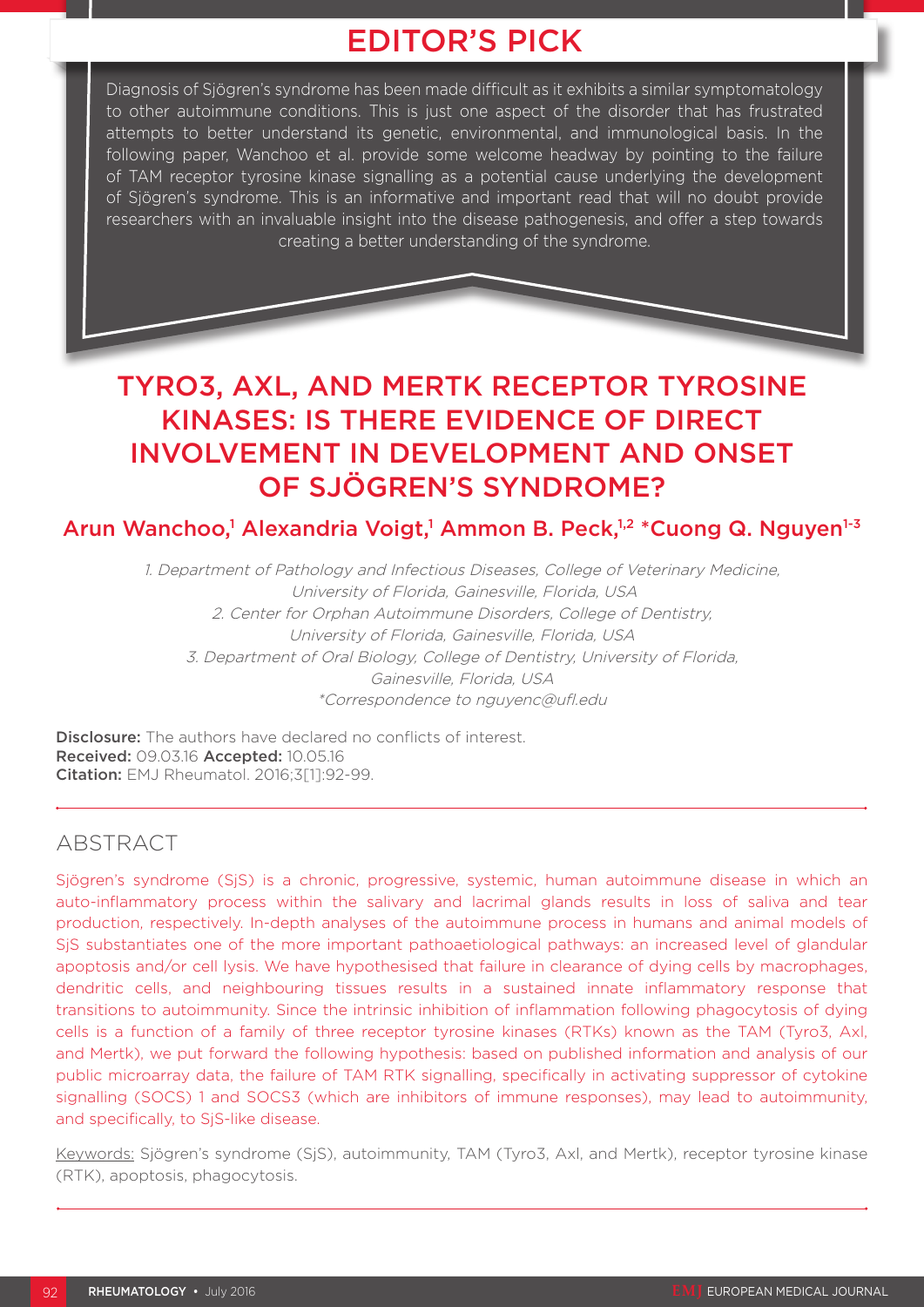#### INTRODUCTION

Sjögren's syndrome (SjS) is a chronic, systemic, human autoimmune disease in which an immunological attack against the salivary and lacrimal glands results in dry mouth (stomatitis sicca/xerostomia) and dry eye (keratoconjunctivitis sicca/xerophthalmia) disease(s), respectively.<sup>1</sup> Despite efforts to define the genetic, environmental, and immunological basis of SjS, the underlying aetiology remains poorly defined, in part due to diagnoses being made after the onset of the overt disease, which is then further deconvoluted based on disease phenotypes and symptoms. Additionally, disease symptoms can be classified into primary SjS, disease progression symptomatic of xerostomia and/or xerophthalmia, or secondary SjS, SjS disease symptoms compounded from other forms of autoimmunity including lupus, multiple sclerosis, rheumatic arthritis, or other rheumatic autoimmune diseases. In an attempt to better define the nature of autoimmunity in SjS, a variety of mouse models exhibiting various aspects of SjS have been identified and studied extensively, particularly as a means to investigate events associated with early-stage disease.<sup>2</sup> One of the more intensively studied models of SjS is the non-obese diabetic  $(NOD)$  mouse, $3$  and this model has been shown to closely mimic the generalised SjS phenotype despite the fact that SjS shows great disparities among human patients.

In-depth insight into the autoimmune process in human SjS and animal models with SjS-like diseases substantiates one of the main aetiological pathophysiological pathways: an increased, non-compensated, glandular apoptosis and lysis of acinar tissue. Under normal circumstances, the clearance of apoptotic cells by macrophages, dendritic cells (DC), and neighbouring tissue initiates a protective immunosuppressive and anti-inflammatory activity to regulate inflammation, whereas the clearance of lytic cells and the defective clearance of apoptotic cells can activate inflammatory responses that may result in autoimmunity.4 The intrinsic inhibition of inflammation following phagocytosis of apoptotic cells is mediated by a family of receptor tyrosine kinases (RTKs) and represents a critical mechanism for regulating inflammation and self-recognition, primarily during innate immune responses.5,6 The focus of this review is to provide an in-depth analysis of RTKs and their functions

in apoptosis and autoimmunity, specifically the autoimmune process of SjS.

### SJÖGREN'S SYNDROME IN NON-OBESE DIABETIC-DERIVED ANIMAL MODELS

Seminal studies and reviews have extensively discussed various animal models of SiS.<sup>3,7,8</sup> Using the NOD and NOD-derived mice, our studies were able to define the genetic predisposition for development and onset of SjS-like disease in both, and offer interesting contrasts and similarities with human SjS. At first glance, SjS-like disease in mice appears to have only a weak association with major histocompatibility complex (MHC) Class I and Class II genes,<sup>9,10</sup> thus apparently mimicking SjS in humans. However, recent human SjS genome-wide association study data have indicated that the highest statistically valued single nucleotide polymorphism association lies within the human leukocyte antigen (HLA) region.11 Based on extensive studies using our two related SjS-susceptible (SjS<sup>s</sup>) models, NOD/LtJ and C57BL/6.NOD-*Aec1Aec2*, we have identified multiple physiological, molecular, and immunological features defining the underlying pathophysiology, $3$  thus permitting us to divide the disease process into a series of distinct, consecutive, temporal, yet overlapping phases. In the earliest phase (0–8 weeks), multiple aberrant physiological and biochemical activities predominate, associated with changes in cellular junctions, focal adhesions, and increased acinar cell apoptosis and lysis. In the subsequent phase (8–12 weeks), a strong innate autonomous cell response occurs involving the activation of interferon (IFN)-responsive genes in conjunction with the appearance first of macrophages and DC, then of transitional lymphocytes that initiate formation of the signature histological lymphocytic foci consisting mostly of CD4<sup>+</sup> T and B220<sup>+</sup> B cells. In the late phase (12–20 weeks and onward), characterised by an adaptive immune response, an overt clinical disease is seen, defined by a progressive, measurable loss of salivary and lacrimal gland secretory function. This exocrine gland dysfunction in SjS is thought to result from a combination of pro-inflammatory cytokine activity, synthesis of auto-antibodies reactive with the muscarinic acetylcholine and beta adrenergic receptors, plus the direct action of infiltrating T cells, including both CD4<sup>+</sup> T helper 1 and 17 cells.<sup>12</sup> Nevertheless, specific gene knockout and recombinant inbred lines have indicated that the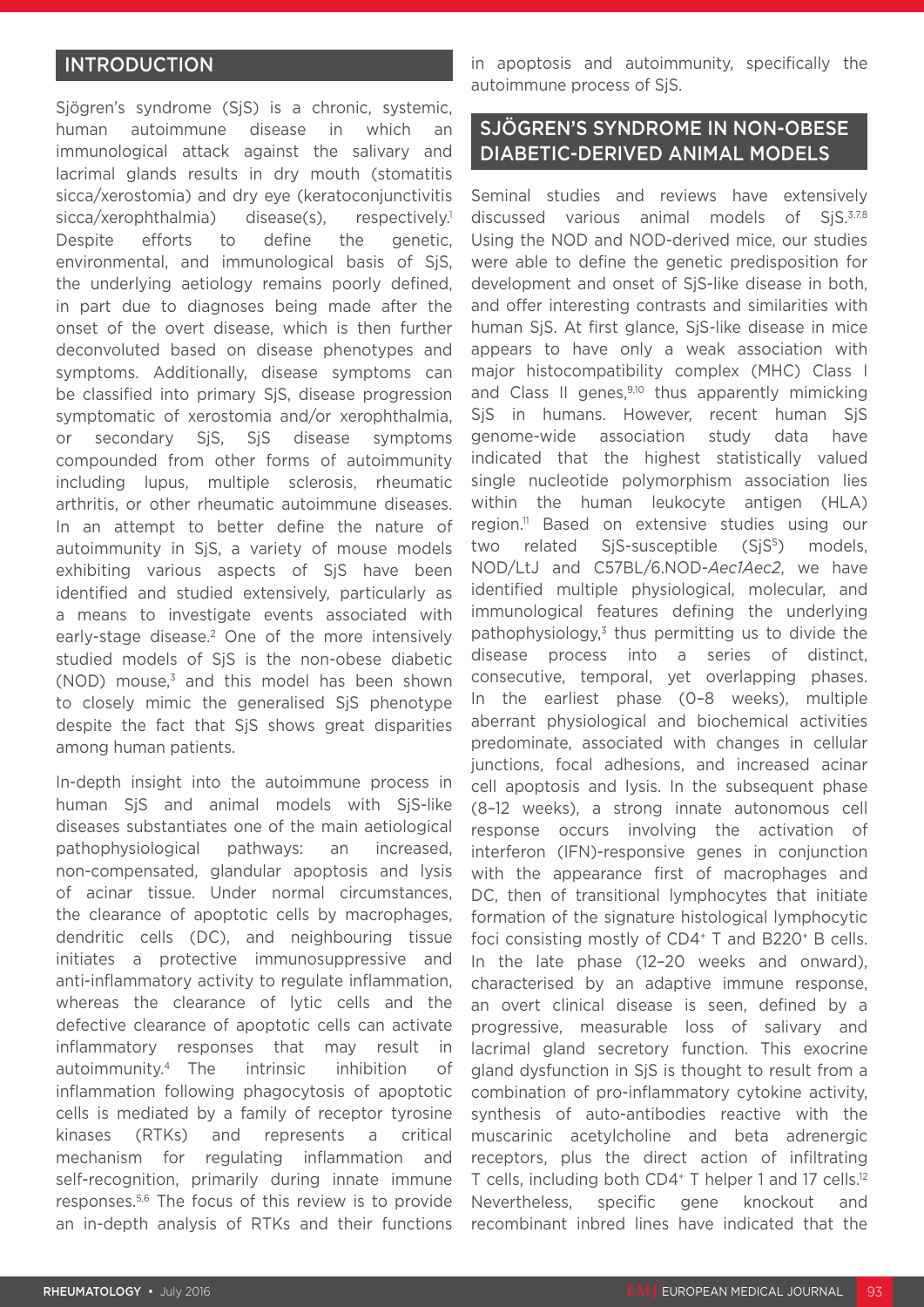disease progression can be arrested at various stages of development and onset.

## TYRO3, AXL, AND MERTK RECEPTOR TYROSINE KINASES: STRUCTURE, LIGANDS, AND SIGNALLING

Tyro3, Axl, and Mertk (TAM) RTKs consist of a cytosolic tyrosine kinase domain, a single hydrophobic transmembrane domain, two extracellular immunoglobulin (Ig)-like domains, and two extracellular fibronectin Type III domains.13 The Ig-like domains interact with the TAM ligands, either growth arrest-specific protein 6 (Gas6) or protein S (Pros1),14 through two C-terminal extracellular laminin G domains in a heterotetrameric complex.15 The TAM ligands bind to the plasma membrane of apoptotic cells at an exposed phosphatidylserine (PtdSer) site through the N-terminus gamma-carboxyglutamic acid domain. Vitamin K reduces the 4-carbon of glutamate in the gamma-carboxyglutamic acid domain, increasing its ability to bind the negatively charged PtdSer.<sup>16</sup> Binding of the TAM RTKs to Gas6 or Pros1 induces autophosphorylation of cytosolic tyrosine residues, which in turn increases phosphorylation of substrates and recruitment of signalling molecules.

TAM RTKs play multiple critical roles in regulating innate immune responses, specifically inhibiting inflammatory responses that might otherwise develop from the phagocytosis of apoptotic cells.<sup>4</sup> Phosphoinositide 3-kinase binds with all TAM RTKs and is responsible for the recruitment of several downstream proteins including the mammalian target of rapamycin.17 Phospholipase C and growth factor receptor-bound protein 2 bind with Mertk and Axl, a process that regulates calcium channels,18 while ran-binding protein M associates with Axl and Tyro3, but this binding has an unknown function.<sup>19,20</sup> Although some molecular pathways can be regulated by more than one of the TAM RTKs, others have been shown to associate with a specific RTK. For example, Shc,<sup>21</sup> Vav1,<sup>22</sup> and activated cell division control protein 42 kinase 1<sup>22</sup> associate with Mertk, while Nck2,<sup>19</sup> SOCS 1,<sup>19,23,24</sup> S-locus receptor kinase  $(Src)/lymboid$  cell kinase,<sup>18</sup> and C1-Ten<sup>25</sup> associate with Axl, and protein phosphatase 1<sup>20,26</sup> and Src family kinases $^{27}$  with Tyro3. Dysfunction of TAM RTK signalling can result in aberrant phagocytosis of apoptotic particles and membranes, primarily by antigen-presenting cells, leading to positive selection and over-expansion of myeloid and

lymphoid cell populations' targeting self-antigens that can transition subsequently to autoimmunity.<sup>28</sup>

## TYRO3, AXL, AND MERTK SIGNALLING IN CLEARANCE OF APOPTOTIC CELLS

The TAM RTK receptors, together with their major ligands and activations of the SOCS1 and SOCS3 molecules, play critical roles in regulating innate immune responses, particularly inhibiting inflammatory responses associated with phagocytosis of apoptotic cells.4,29 A function of GAS6 and Pros1 is to link TAM receptors to PtdSer residues expressed on the membranes of apoptotic cells and debris, facilitating phagocytosis and non-stimulatory degradation.17 The loss of TAM RTK receptor activations can result in aberrant phagocytosis of apoptotic cells and membranes, primarily in antigen-presenting cells, leading to subsequent over-expansion of myeloid and lymphoid cell populations, which can transition to subsequent autoimmunity $6$  or its exacerbation.28,30 Loss of normal TAM RTK receptor signalling is also characterised by upregulations of several downstream signalling pathways and pro-inflammatory factors, including toll-like receptors, p38-Mapk, Erk1/2, Traf3, Traf6, and AP-1 transcription factors that regulate multiple pro-inflammatory bioprocesses, including expression of IFN-responsive genes. Our previous studies have shown, by microarray analyses, that the genes of these factors are upregulated in the salivary glands of B6.NOD-Aec1Aec2 mice.<sup>31-33</sup> Thus, the TAM RTKs appear to connect several early phase pathophysiological processes observed in  $SiS<sup>s</sup>$  mice prior to onset of the autoimmune phase of disease.

Apoptosis is one of the major biological events that occur in the exocrine glands of human and animal models of SjS. Two factors shown to be associated with acinar tissue apoptosis are α-fodrin proteolysis and Fas/Fas-ligand interaction. First, salivary glands of NFS/sld mice appear to express the 120 kDa fragment of  $\alpha$ -fodrin as an organ-specific autoantigen.<sup>34,35</sup> In addition, specific autoantibodies against α-fodrin have been detected in NOD mice, and these antibodies correlated with the levels of sialadenitis.<sup>36</sup> Secondly, studies have indicated that the interaction of Fas and Fas-ligand can facilitate a cascade of events that lead to the activation of caspases and proteinases, which serve to fragment DNA.<sup>37</sup> Various studies have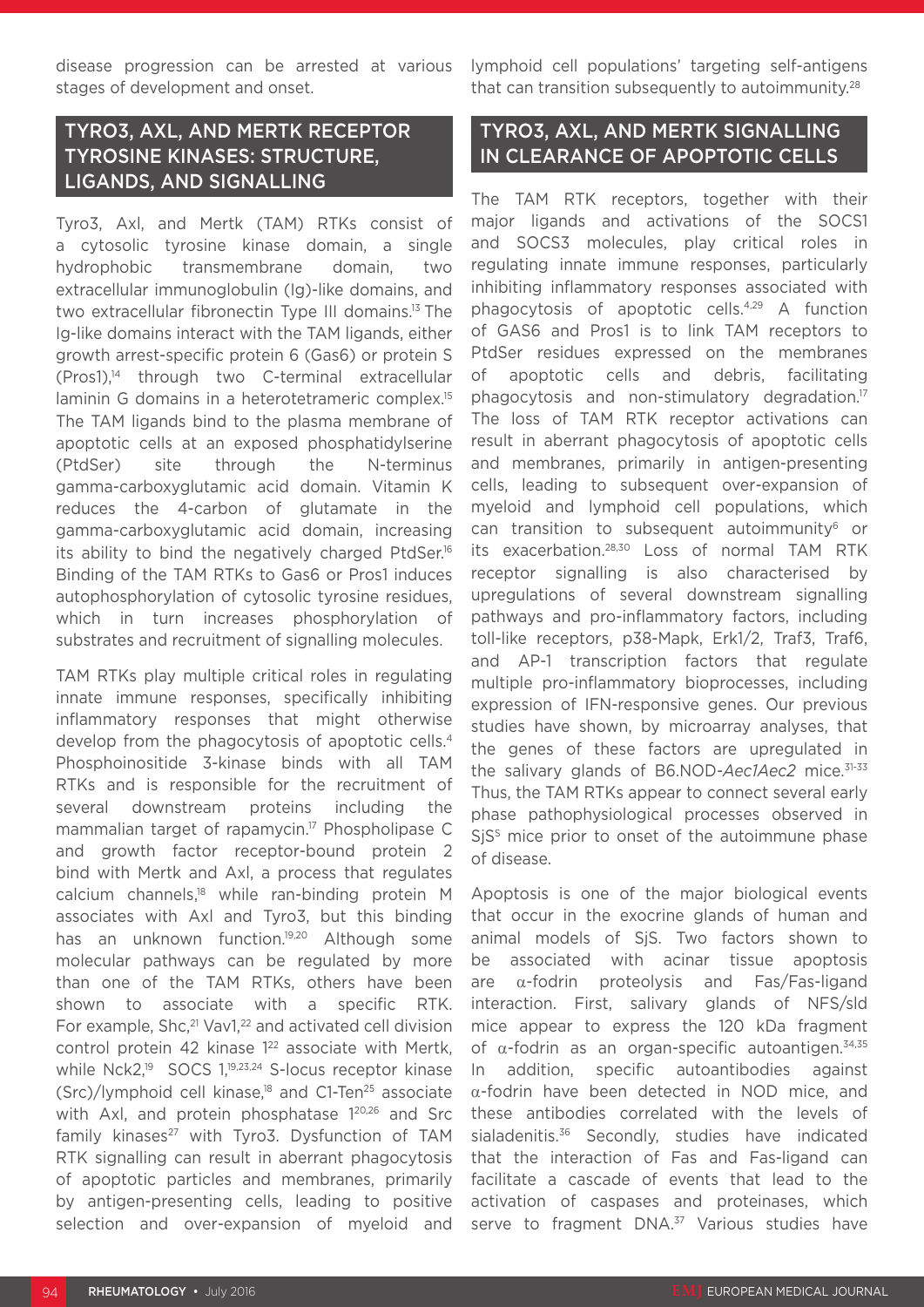indicated that the Fas antigen is expressed in ductal epithelial cells of SjS patients with severe sialadenitis, but not in patients with mild sialadenitis, suggesting that Fas-positive ductal cells provide a good target for effector T cells.<sup>38,39</sup> Okuma at al.40 intricately demonstrated that dysfunction of epithelial cells, but not haematopoietic cells exhibiting a disruption of Stat3-mediated IκB-ζ induction, resulted in the downstream activation of self-reactive lymphocytes involved in SiS development.<sup>40</sup> Anintriguing question plaguing the understanding of autoimmune diseases such as SjS relates to how intracellular self-proteins become autoantigens, presented as dominant neoantigens, and recognised by immune cells following apoptosis. Rosen et al.<sup>41</sup> suggested that cellular apoptosis is one of the early events in SjS development, based on redistribution of molecules within the subcellular compartments. Small membrane blebs were shown to contain the Ro-52 kDa molecule, along with other molecules such as calreticulin, which are normally present within the endoplasmic reticulum lumen. Acinar cellular apoptosis is an ongoing process in SjS that is associated with glandular infiltration by leukocytes, as prevention of high apoptosis in the exocrine glands also prevents leukocyte infiltrations and development of pathology. Thus, it seems imperative to focus on the precise relationship between apoptosis and the normal mechanisms for proper clearance of apoptotic debris, as we and others have shown what are perceived to be deficient regulatory mechanisms associated with the clearance of apoptotic debris;42-46 therefore, the focus on TAM RTK receptor-mediated biological mechanisms is discussed below.

## TYRO3, AXL, AND MERTK SIGNALLING IN AUTOIMMUNITY

Expression and immune recognition of self versus non-self antigens is a process that requires constant surveillance to prevent auto-inflammation and/or autoimmunity in both predisposed and non-predisposed individuals. The TAM RTKs, via the production primarily of SOCS1 and SOCS3 molecules, represent a powerful system for regulating possible innate and adaptive responses; thus, any failure in the normal function of the TAM RTK–SOCS axis establishes an environment conducive to autoimmune activity, some of which can progress to clinical disease.

A close examination of our transcriptomic data publically available at the Gene Expression Omnibus (GSE15640, GSE36378) indicated that the TAM RTK receptors and their ligands are downregulated throughout the entire process of disease progression, as depicted in Figure 1, thereby negating any normal positive feedback during apoptotic cell clearance. Data published by Lu and Lemke<sup>28</sup> indicated that mice deficient in TAM RTK expressions appear to show normal peripheral lymphoid organs at birth, but by 4 weeks of age they display a marked increase in spleen and lymph node size relative to wild-type, and by 1 year of age, the spleen weights were on average 10-times that of the wild-type. The aberrant growth of peripheral lymphoid organs was primarily due to hyperproliferation and constitutively activated B and T cells.<sup>28</sup> Nevertheless, Caraux et al.<sup>47</sup> demonstrated that all three TAM RTK receptors plus their ligands (Gas6 and Pros1) are expressed by natural killer (NK) cells and bone marrow stromal cells, respectively, pointing to the fact that these receptors appear essential in the formation of the NK cell receptor repertoire and in the functional maturation of NK cells in the spleen, whereas Gas6 and Pros1 promoted the growth and maturation of NK cell precursors *in vitro*. These data suggest a crucial role of TAM receptors and their ligands in proliferation and maturation of lymphoid cells, especially in inhibiting production of autoreactive lymphocytes. As predicated, therefore, such mutants exhibit a broad spectrum of autoimmunity, including symptom-like clinical pathologies associated withrheumatic arthritis, pemphigus vulgaris, and systemic lupus erythematosus with elevated blood titres of antibodies directed against normal cellular antigens, including nucleoproteins and double-stranded DNA.<sup>28</sup> It must also be noted that the *Socs3* gene knockout mouse is a lethal mutation, suggesting that these systems have additional roles in overall health and development.

### TYRO3, AXL, AND MERTK SIGNALLING IN SJÖGREN'S SYNDROME

In recent studies, Wallet et al.<sup>48,49</sup> reported that DC from NOD mice deficient in Mertk expression not only played a pivotal role in negative selection of T cells within the thymus, but also failed to exhibit apoptotic cell-induced immunosuppression, resulting in a more severe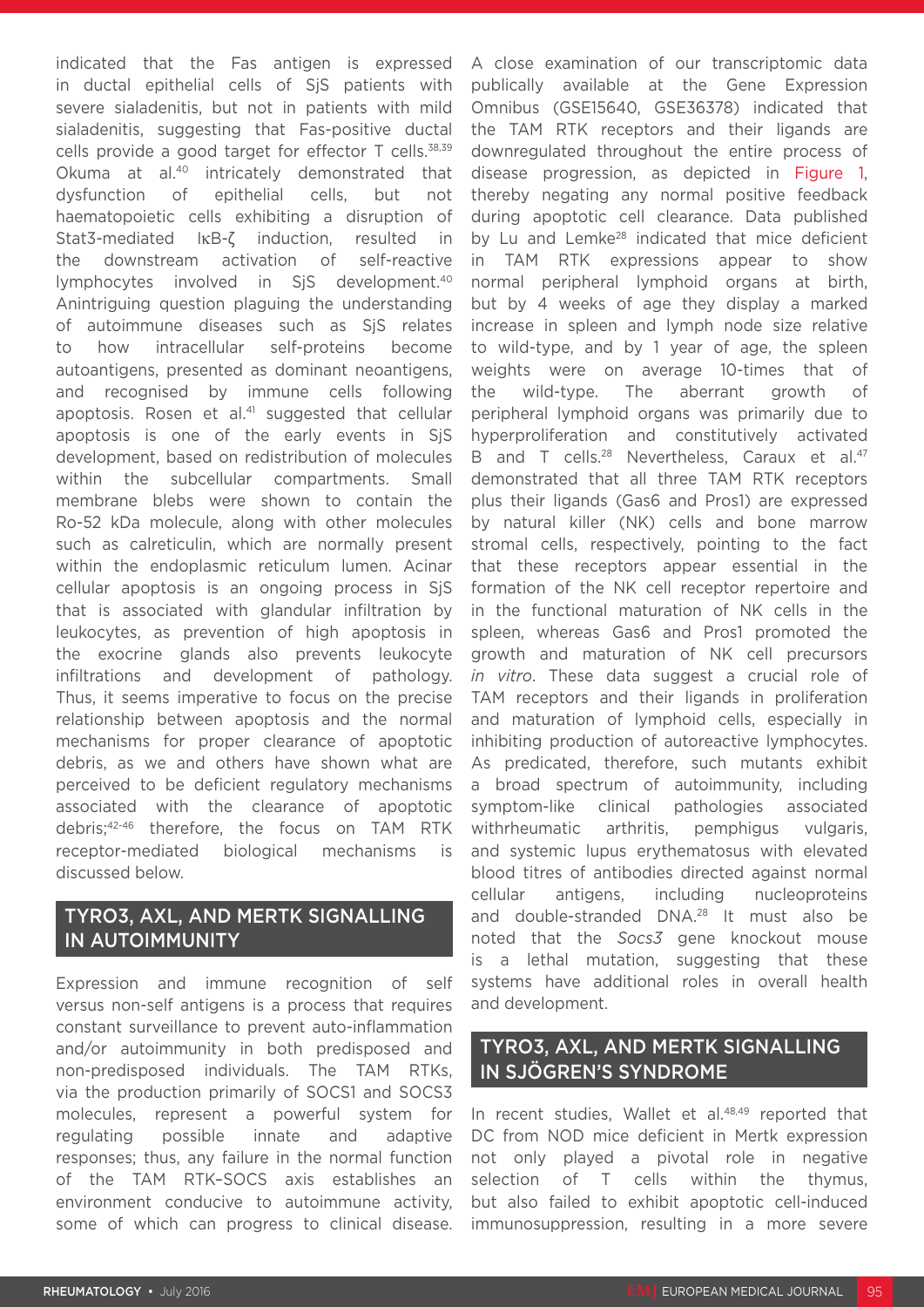Type 1 diabetes. The significance of these studies by Wallet and colleagues is critical due to the fact that we have previously reported a decreased production of SOCS3, together with a complete lack of any detectable upregulated *Socs1*/SOCS1 expression in the salivary glands of C57BL/6.NOD-*Aec1Aec2* mice.50 This is highlighted even more by the fact that in the salivary glands of SjS-non-susceptible (SjS<sup>NS</sup>) B6 mice, Socs3 is one of the highest upregulated genes observed within our microarray analysis (Figure 2). It is well documented that salivary glands of B6 mice, like most strains of inbred mice, will show varying degrees of histological evidence for lymphocytic infiltration as the mice age, but the levels of such infiltration are usually low and the composition of the infiltrate is quite different from that seen in C57BL/6.NOD-*Aec1Aec2* and NOD/LtJ mice. Because the expression of *Socs1* and *Socs3* are strongly associated with activation of the TAM RTK receptors, these data are consistent with the concept that the TAM RTK signalling pathways in macrophages and DC of the parental B6 mice are capable of inhibiting subsequent inflammatory responses despite infiltration of salivary glands by CD4<sup>+</sup> T cells, whereas this is not achieved in our  $S_jS^s$  mice. Most importantly, TAM RTKs and their signalling pathways lead directly to transcription of *Socs1* and *Socs3* genes, and SOCS3 is known to play a critical role in inhibiting pro-inflammatory responses induced by macrophages and DC following engulfment of apoptotic (or infected) cells, thereby acting as a 'go/no go' system for innate to adaptive immune responses. The focus of the following discussion is to provide logical support to the hypothesis that the TAM receptors and their regulatory ligands represent a critical bioprocess for controlling immune homeostasis during the innate phase of an immune response. However, in the development of SjS-like disease, the normal bioprocess is either dysregulated, subverted, or actively suppressed.



#### Figure 1: Differential gene expression of the Tyro3, Axl, and Mertk receptor tyrosine kinase signalling in SjSs -C57BL/6.NOD-*Aec1Aec2* mice.

Microarray data at 8 weeks of age were presented for C57BL/6.NOD-*Aec1Aec2* and C57BL/6J mice. Hybridisations were carried out with individual RNA samples using Affymetrix GeneChip® Mouse Genome 430 2.0 Array in accordance with the instructions of the manufacturer (Affymetrix, Santa Clara, CA, USA). Microarray data were normalised using the guanine-cytosine robust multi-array average algorithm and analysed using the Linear Models for Microarray Analysis package from the R Development Core Team (The R Project for Statistical Computing) to perform differential expression analyses. B-statistics (the log of the odds of a gene showing either positive or negative trends over time) were calculated for each gene. Genes exhibiting a B-statistic of >1.5 were considered differentially expressed and represents a >82% level of probability that a gene is differentially expressed. Gas6: growth arrest specific protein 6; SjS: Sjögren's syndrome.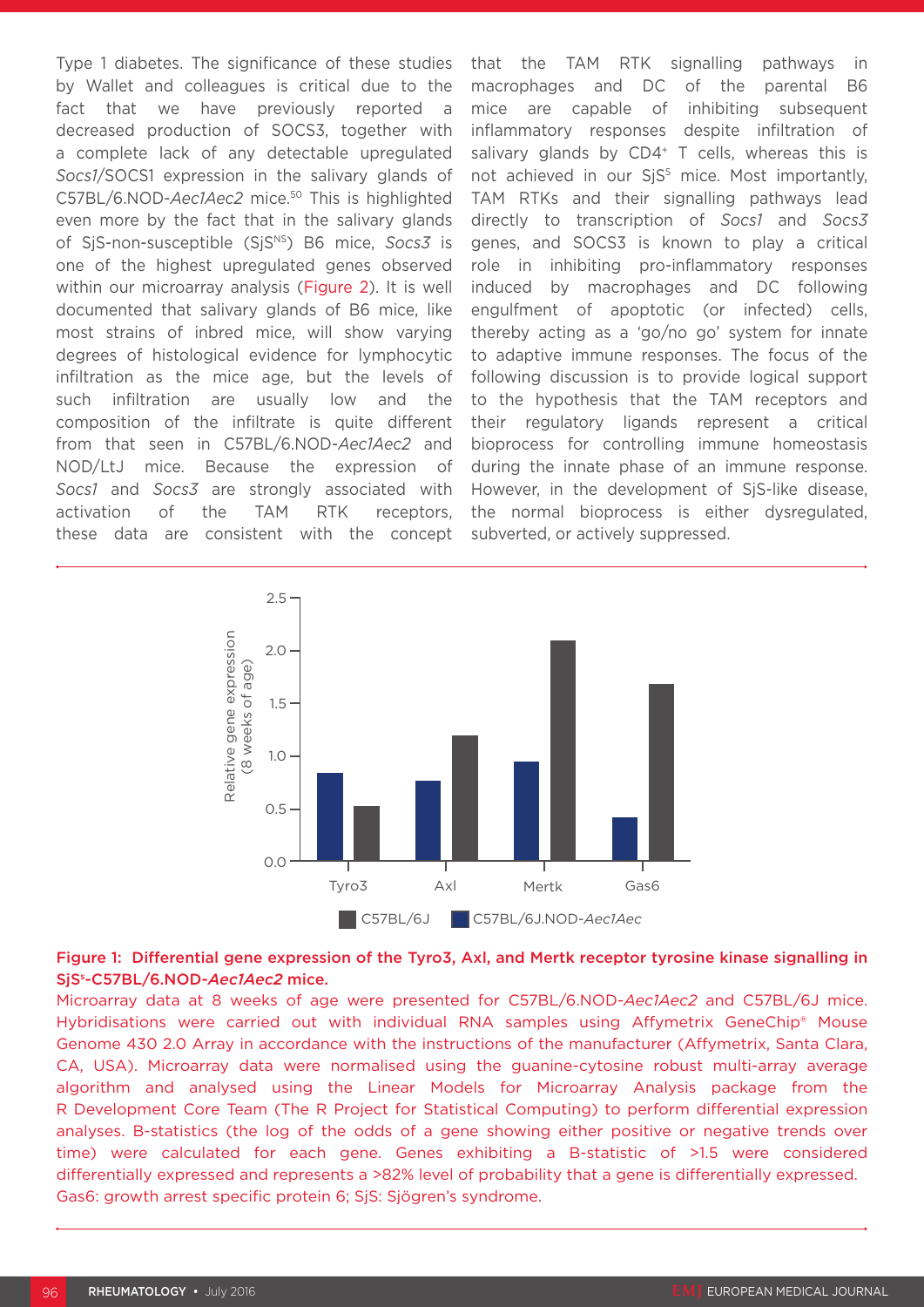

#### Figure 2: Differential gene expression of *Socs1* and *Socs3* and their natural inhibitors in SjS<sup>s</sup>-C57BL/6. NOD-*Aec1Aec2* mice.

Detailed methodology was described previously.<sup>32,33</sup> In brief, total RNAs were isolated from salivary glands of C57BL/6.NOD-*Aec1Aec2* and C57BL/6J mice at 4, 8, 12, 16, or 20 weeks of age (n=5 per strain per age group). Here, data at 8 weeks of age are presented. Detailed methodology is presented in Figure 1 and elsewhere.<sup>32,33</sup> B-statistics were calculated for each gene. Genes exhibiting a B-statistic of >1.5 were considered differentially expressed and represent a >82% level of probability that a gene is differentially expressed.

In addition to phagocytic activity, TAM RTK receptors and their ligands are directly involved in the suppression of inflammation by physically forming a complex with the IFN- $\alpha/\beta$  receptor signalling pathway. Humans and animal models of SjS have been shown to express elevated levels of IFN proteins, both IFN-α/β (Type I) and IFN-γ (Type II), as well as multiple IFN-regulated genes, often referred to collectively as IFN-stimulated genes.<sup>31</sup> Earlier studies have indicated that primary SjS patients exhibit an activated Type I IFN system.51,52 A recent study demonstrated that the Type I IFN signature was highly upregulated in peripheral blood, while Type II IFNs predominated in gland tissues of primary SjS patients.53 Epigenetic mapping has identified hypomethylation of IFN-regulated genes in whole blood and B cells, $54$  and B cell methylation alterations in B cells were more rampant in IFN-regulated gene pathways.55 Interestingly, Hall et al.56 have demonstrated that 58% of SjS patients had high IFN activity and these patients were associated with a more severe disease phenotype, in particular focus score. The data suggest that the recruitment of innate cells to the salivary glands leads to high levels of IFNs in response to gland aberration. The inability of TAM receptors to

regulate this rapid induction of IFNs potentially results in further gland destruction observed in SjS. Using animal models, Cha et al.<sup>57</sup> revealed that high levels of IFN-γ are detected in mice of the NOD/ShiLtJ and B6.NOD-*Aec1Aec2* lines as early as time of birth, and may suggest a vertical transmission of IFN during pregnancy. In contrast, if these SjS<sup>s</sup> mice expressed a non-functional IFN-γ or IFN-γ-receptor encoding gene, they failed to develop any aspect of SjS-like disease, revealing an absolute requirement for IFN-γ in the development and onset of SjS. Further studies by Szczerba et al.<sup>58</sup> and Nandula et al.<sup>59</sup> confirmed that Type I IFN signalling is required for the development of SjS, especially in the development of the glandular pathology. As mentioned earlier, apoptotic cellular debris tends to express PtdSer; it can be recognised directly by the PtdSer receptor or several additional receptors present on phagocytic cells via bridging molecules, including the TAM receptors via Gas6 or Pros1, the integrin molecule  $\alpha$ v $\beta$ 5 via thrombospondin-1, the integrin molecule αvβ3 via the Megf8 molecule, and even the IFN receptor IFN-αR via IFN-α. In addition, phagocytic cells can bind apoptotic debris via CD31 crosslinking, CD36-oxidised low density lipoprotein, and ICAM3 crosslinking. Again, an examination of our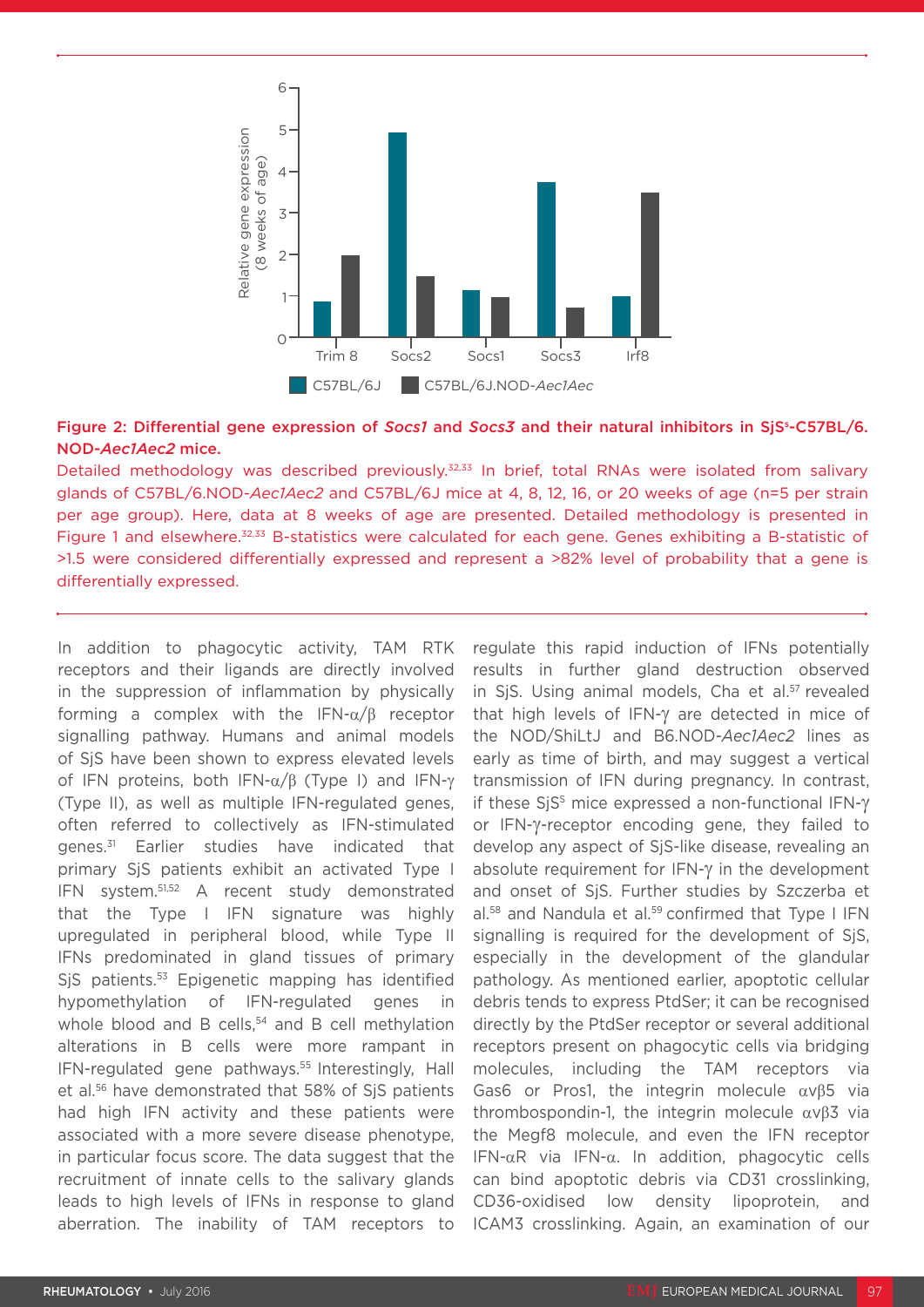transcriptome database from B6.NOD-*Aec1Aec2* mice indicate that the genes for each of these processes, except the PtdSer receptor, are highly upregulated, as are their downstream signal transduction pathways. The intrinsic inhibition of inflammation following phagocytosis of apoptotic cells is mediated, in large part, by the TAM RTKs present on phagocytic and antigen-presenting cells by interacting with the IFN- $\alpha$ Rs. However, the importance of the TAM RTKs in regulating inflammation and self-recognition through the inhibition of innate and adaptive immune responses remains unclear. Nevertheless, there is indirect evidence of a significant role in the TAM RTKmediated induction of SOCS1 and SOCS3. SOCS1 and SOCS3 normally inhibit the Janus kinase/signal transducers and activators of transcription (STAT) and p130 pathways, respectively, as well as the MyD88 and Trif pathways in toll-like receptor signalling. It is not surprising, then, that the transcriptome data from the salivary glands of C57BL/6.NOD-*Aec1Aec2* mice indicate that neither *Socs1* nor *Socs3* expressions are upregulated, yet their intrinsic regulatory molecules, Trim8 for SOCS1, IRF8 for SOCS3, and SOCS2 for both SOCS1 and SOCS3 each exhibit upregulated gene expressions compared to B6 mice (Figure 2).

However, *Socs3* is upregulated, and even co-expressed with the pro-inflammatory cytokine interleukin 17 in SjS patients' peripheral blood mononuclear cells and salivary gland cells, implying that there is a disruption in the normal regulatory activity of the SOCS3 against STAT3. This however reveals a greater complexity in the disease; as patients are usually diagnosed with SjS later in life it is not unlikely that *Socs3*-based regulation could have degenerated over the span of chronic inflammation.

#### **CONCLUSION**

Rheumatic diseases, especially SjS in humans, are characterised by a sustained activation of IFN-stimulated genes during the development and onset of clinical autoimmunity. Under normal circumstances, the IFN signalling pathways, and thereby any subsequent adaptive immune responses, are highly regulated. The lack of regulation results in a dysregulated and activated IFN response. We conceptualise that a series of normal activation-inhibitory interactions at the level of the macrophage during the early innate response to tissue are the underlying cause of development of adaptive autoimmunity leading to SjS.

#### REFERENCES

1. Lee BH et al. Sjogren's syndrome: an old tale with a new twist. Arch Immunol Ther Exp (Warsz). 2009;57(1):57-66.

2. Lavoie TN et al. Current concepts: mouse models of Sjogren's syndrome. J Biomed Biotechnol. 2011;2011:549107.

3. Donate A et al. The value of animal models to study immunopathology of primary human Sjogren's syndrome symptoms. Expert Rev Clin Immunol. 2014;10(4):469-81.

4. Lemke G, Burstyn-Cohen T. TAM receptors and the clearance of apoptotic cells. Ann NY Acad Sci. 2010;1209:23-9.

5. Lemke G, Rothlin CV. Immunobiology of the TAM receptors. Nat Rev Immunol. 2008;8(5):327-36.

6. Rothlin CV, Lemke G. TAM receptor signaling and autoimmune disease. Curr Opin Immunol. 2010;22(6):740-6.

7. Delaleu N et al. Sjogren's syndrome: studying the disease in mice. Arthritis Res Therap. 2011;13(3):217.

8. Nguyen CQ et al. Sjögren's syndrome (SjS)-like disease of mice: the importance of B lymphocytes and autoantibodies. Front Biosci. 2007;12:1767-89.

9. Robinson CP et al. A novel NOD-

derived murine model of primary Sjogren's syndrome. Arthritis Rheum. 1998;41(1):150-6.

10. Gao J et al. Sjogren's syndrome in the NOD mouse model is an interleukin-4 time-dependent, antibody isotypespecific autoimmune disease. J Autoimmun. 2006;26(2):90-103.

11. Li Y et al. A genome-wide association study in Han Chinese identifies a susceptibility locus for primary Sjogren's syndrome at 7q11.23. Nat Genet. 2013; 45(11):1361-5.

12. Nguyen CQ et al. Salivary gland tissue expression of interleukin-23 and interleukin-17 in Sjogren's syndrome: Findings in humans and mice. Arthritis Rheum. 2008;58(3):734-43.

13. Rothlin F et al. Organizational capacities for health promotion implementation: results from an international hospital study. Health Promot Int. 2015;30:369-79.

14. Stitt TN et al. The anticoagulation factor protein S and its relative, Gas6, are ligands for the Tyro 3/Axl family of receptor tyrosine kinases. Cell. 1995; 80(4):661-70.

15. Varnum BC et al. Axl receptor

tyrosine kinase stimulated by the vitamin K-dependent protein encoded by growth-arrest-specific gene 6. Nature. 1995;373(6515):623-6.

16. Rost S et al. Mutations in VKORC1 cause warfarin resistance and multiple coagulation factor deficiency type 2. Nature. 2004;427(6974):537-41.

17. Lemke G. Biology of the TAM receptors. Cold Spring Harb Perspect Biol. 2013;5(11):a009076.

18. Braunger J et al. Intracellular signaling of the Ufo/Axl receptor tyrosine kinase is mediated mainly by a multi-substrate docking-site. Oncogene. 1997;14(22): 2619-31.

19. Hafizi S et al. Interaction of Axl receptor tyrosine kinase with C1-TEN, a novel C1 domain-containing protein with homology to tensin. Biochem Biophys Res Comms. 2002;299:793-800.

20. Hafizi S et al. The Ran binding protein RanBPM interacts with Axl and Sky receptor tyrosine kinases. Int J Biochem Cell Biol. 2005;37(11):2344-56.

21. Mahajan NP, Earp HS. An SH2 domain-dependent, phosphotyrosineindependent interaction between Vav1